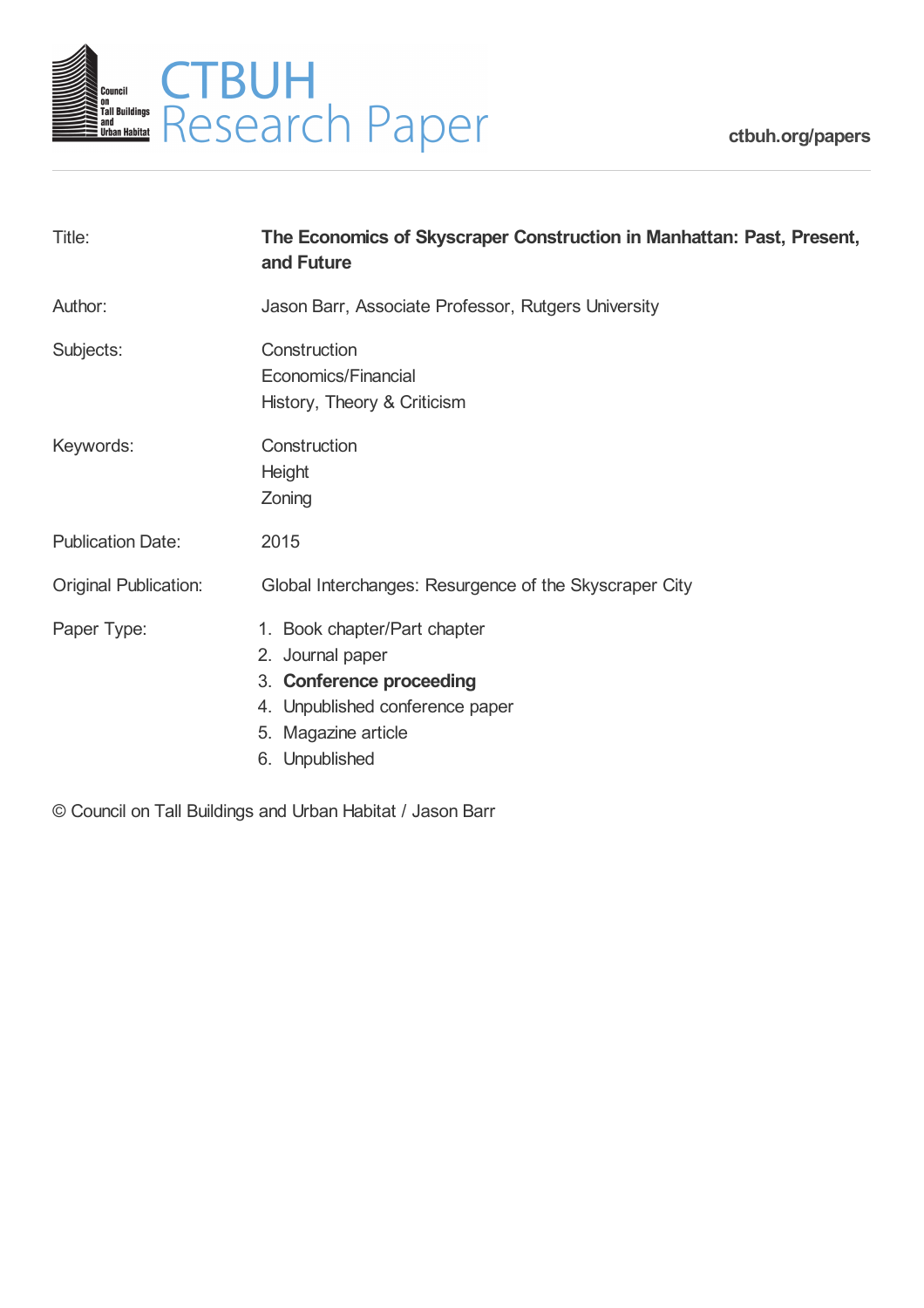# **The Economics of Skyscraper Construction in Manhattan: Past, Present, and Future**



**Dr. Jason Barr** Associate Professor

Rutgers University, Newark, USA

Jason Barr is an associate professor of economics at Rutgers University, Newark. He received his Ph.D. in economics from Columbia University in 2002. He has written widely on the economics of skyscrapers, and his work has appeared in journals such as Real Estate Economics, the Journal of Regional Science, the Journal of Economic History, and the CTBUH Journal. He has just completed a book manuscript entitled, Building the Skyline: The Birth and Growth of Manhattan's Skyscrapers, to be published by Oxford University Press.

# **Abstract**

*This paper discusses the economics of skyscraper construction in Manhattan since 1990. First the paper reviews the economic theory of skyscraper height. Next it documents the frequency and heights of skyscraper construction in the last 25 years. Then the paper reviews the relative movements of office rents, condominium prices, and construction costs. Statistical results suggest that the resurgence of Manhattan's skyscraper construction is being driving by the rise in the average price of apartments, and is not being driven by rising office rents or falling construction costs. Statistical evidence shows that the height premium has not been rising over the last decade. Developers have been purchasing air rights (and bidding up the prices) in order to satisfy the demand for supertall buildings. In the next five to ten years, Manhattan is likely to see over thirty 200-meter or taller buildings, as compared to only four since 2010.*

## **Keywords: Construction; Economics; Manhattan; New York; Skyscrapers**

The skyline, as a collection of skyscrapers, is inherently an economic phenomenon. The heights, frequencies, locations, and shapes of skyscrapers are driven by the costs and benefits of their construction. Government policies, such as zoning, which are aimed at limiting building densities and locations, also influence the returns to skyscraper development.

The aim of this paper is to investigate the relationship between skyscraper construction and its underlying economics in New York City. In particular, this paper answers the questions: what has driven the heights, frequencies, and types of skyscrapers in the last quarter century; what does the future look like for the skyline in the next decade or so; and what has motivated the resurgence of skyscraper height over the last couple of years?

# **The Economic Theory of Skyscraper Height**

In order to better understand the economics of skyscrapers, this section discusses the theory of skyscraper height. The discussion is descriptive but an underlying mathematical model is available upon request to the author, though it is similar to that presented in Barr (2010). The goal is to describe the key factors that drive skyscraper development and filter out many of the smaller details in order to understand the market for building height in general.

The theory begins by assuming that a developer owns a lot of land in the city that is suitable for skyscraper construction. The profit from development is determined by several factors. First is the average or base price of space in the city. The relative income from different types of structures will determine which kind will be built. For this model, without loss of generality, the maintenance, operating, and financing costs are ignored.

For simplicity, assume that the developer has to choose between two kinds of structures: an office or a residential condominium (condo). She observes the average per square foot selling price of new condos, compares it to the average rents being paid for new office buildings, and makes a decision about which one will generate a greater income. For condos, the income comes directly from the sales of residential units. For offices, the income can come from the discounted flow of office rents or from the sale of the building after completion.

Next, she has to consider how tall to build. For this, she has to consider three key variables. First is the base price. Second is the height premium; that is, the amount by which income rises with building height. In general, across structure types, height consumers are willing to pay more to occupy the higher floors. While no research has studied the specific reasons for this, one would assume that the height premium is driven first by the better views and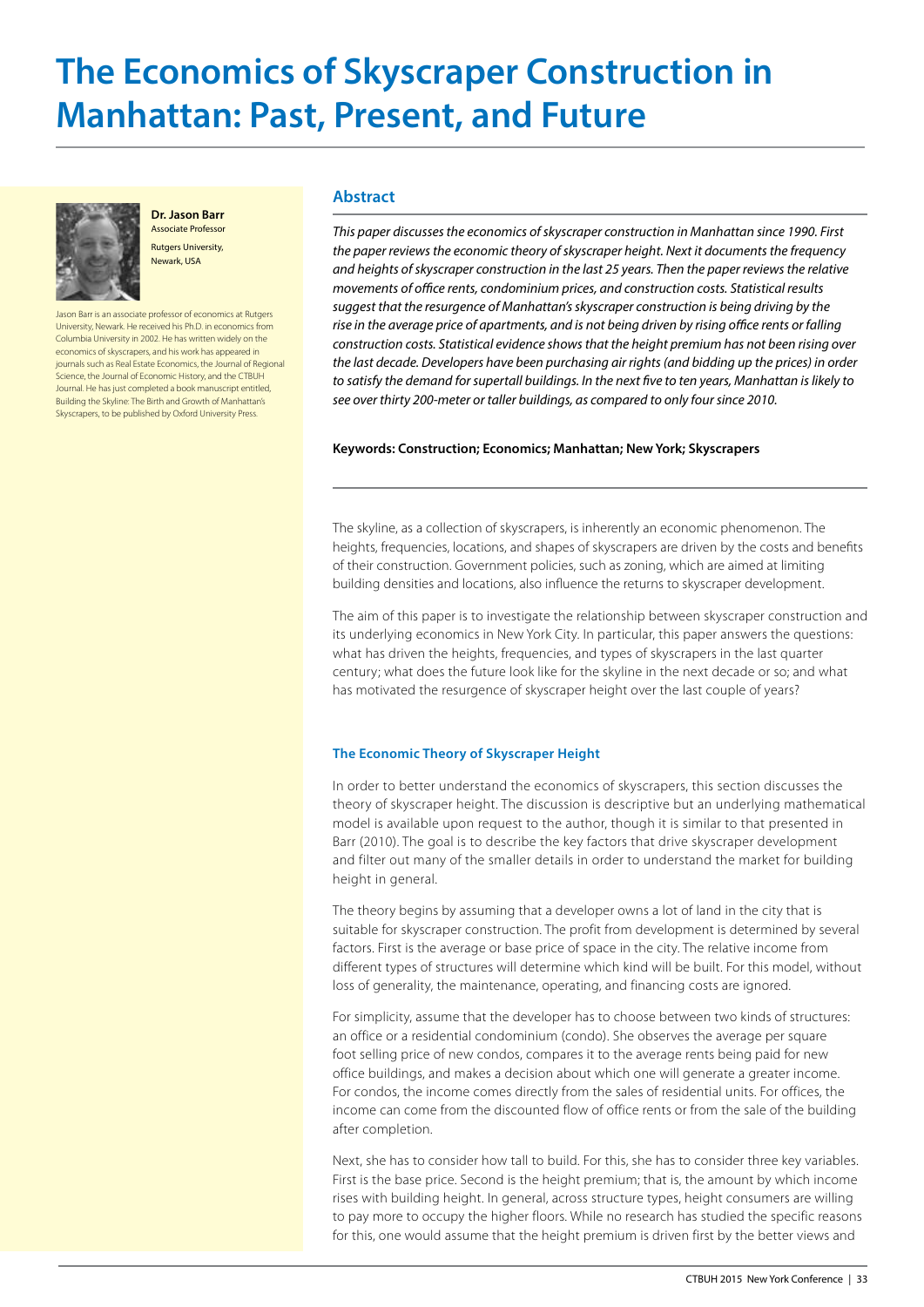the lower street noise, and second, by the social status it confers upon those who occupy space above the majority of the tenants. Being on a higher floor signals that one has more resources to pay for the right, and thus will occupy a more favorable location in the social or economic hierarchy. This height premium is based on the assumption that elevators are able to deliver people rapidly and comfortably to the upper floors.

The third variable is the construction costs. For simplicity, assume that building costs rise at an increasing rate with density of the building (the number of floors per hectare, for example). That is to say, if a builder has a smaller lot, then building taller will mean that more of the structure will be taken up by elevator shafts, and the narrowness of the structure will require a greater proportion of costs devoted toward wind bracing (Ali and Moon 2007). If the developer has a large lot, then it can be assumed that construction costs per floor per hectare are not as great because the developer has increased flexibility in designing a more efficient space.

The costs of the structure are determined by several factors. First is the cost of materials and labor. As these rise, a builder is less likely to add height to the structure. Second is the time to build, which in New York can be quite long. Time to build includes the time needed to acquire lots and air rights; to get zoning and other regulatory permissions; to plan the project (such as creating the architectural and engineering designs); to establish the supply chain; and finally, to acquire financing and secure early tenants.

But costs are also impacted by technological change, which can improve the efficiency of the construction process and building design. In some sense, the costs of time, materials, and labor are "competing" against the technological changes. That is, technological innovation can lower the time and costs of building, but other forces are at work to increase them, such as rising wages and increased regulatory burdens. As discussed below, the net effect of the two in New York seem to balance each other, though materials and wage costs have risen faster than savings from construction innovations. This is not likely to be the case in other countries, such as China, where material and labor costs are significantly lower and regulatory hurdles are less, all else equal.

# **Zoning**

In the absence of any zoning restrictions, the developer would then choose a height such that at the last floor the additional or marginal revenue from it would just be equal to the additional or marginal cost of constructing that floor. In other words, the chosen building height is one that at the tallest floor, the income from that highest floor just equals the cost of providing it. All else equal, the height of the structure will be taller as the base price rises, the greater is the height premium, and the larger is the lot size. The height of the building will fall as costs increase.

New York City zoning regulations, however, limit the bulk of the structure by capping the Floor Area Ratio (FAR), which is the total usable floor area divided by the lot size. For commercial buildings in downtown or midtown, the base FAR is 15; for residential buildings in Manhattan it can be high as 10. As-of-right FAR bonuses of 20% are allowed in the densest districts if the builder provides a plaza or other specified public amenity (New York Department of City Planning 2011).

As an example, let's say a developer has a lot of 0.2 hectares, and is in a FAR district of 15. The developer can choose to construct a 15-story structure, where each floor is 0.2 hectares; a 30-story structure, where each floor area is 0.1 hectare; or a 60-story structure with a 0.05 hectare footprint. In other words, the developer can choose a short and bulky structure or a narrow and tall one, or something in between. The decision about how to allocate the floor area will be based on the underlying costs and benefits of doing so.

If the profit maximizing height, as described above, produces a building density that is greater than the FAR limit, the developer must reduce the bulk to be in conformity with the law. If we assume that developer is going to build a "glass box" type structure with the same floor area for each story, then the problem boils downs to choosing the building footprint size. The building height (number of floors) is then derived from the footprint size (in hectares) times the FAR. On average, building height will be positively related to the FAR limit.

# **The Air Rights Market**

Under New York zoning rules, if a landlord owns an older structure that has a lower FAR than the law allows, she can sell the difference between the maximum FAR

and the building's actual FAR to owners of adjacent lots. The idea is that by transferring development (or air) rights, the total block density is fixed by the FAR caps, but the distribution of the FAR is established by market transactions. In addition, specific landmarked districts allow for the sale of air rights from older landmarked buildings to provide income for preservation (New York City Department of City Planning, 2015). In this case, a developer can purchase more floor area for the structure; this is tantamount to raising the FAR limit imposed by the city, which will then generate a taller structure, since building height is positively related to the FAR limit.

Figure 1 illustrates a case with the CitySpire Center (1989), at 150 West 56th Street in Manhattan. The developer acquired a plot of 0.225 hectares (24,237 square feet), and the maximum FAR was 15. The underlying economics would have meant that a 34-story building would be constructed. However, the developer, Ian Bruce Eichner, was able to acquire more floor area through two mechanisms. First was the purchase of air rights from a neighboring property (which gave the equivalent an additional FAR of about 12). Second, by providing several amenity bonuses, the developer was able acquire more floor area by helping to improve nearby public institutions. In the end, the structure was able to rise 75 stories, and has an FAR of 29.

In summary, the theory predicts the following results. First the type of structure will be determined by the relative income from different kinds of buildings at a particular location. Second, the height of the structure will be determined by the average price of space, the size of the height premium, and the costs and time of construction. Third, zoning rules will influence height in that the greater the FAR cap, the taller the building. Fourth, air rights will influence height in that when air rights are more abundant and/or relatively inexpensive, building height will be taller. Further, we would expect the price of air rights to track the base prices; as revenues from construction rise, it suggests that air rights are more valuable and developers will bid up their prices.

Lastly, one note is in order. In the economic theory of building height, land values don't play a role. The reason is that from an economic point of view, building height is determined by the point at which the additional or marginal costs of construction just equal the marginal benefits. Since land is a fixed cost, it does not influence the height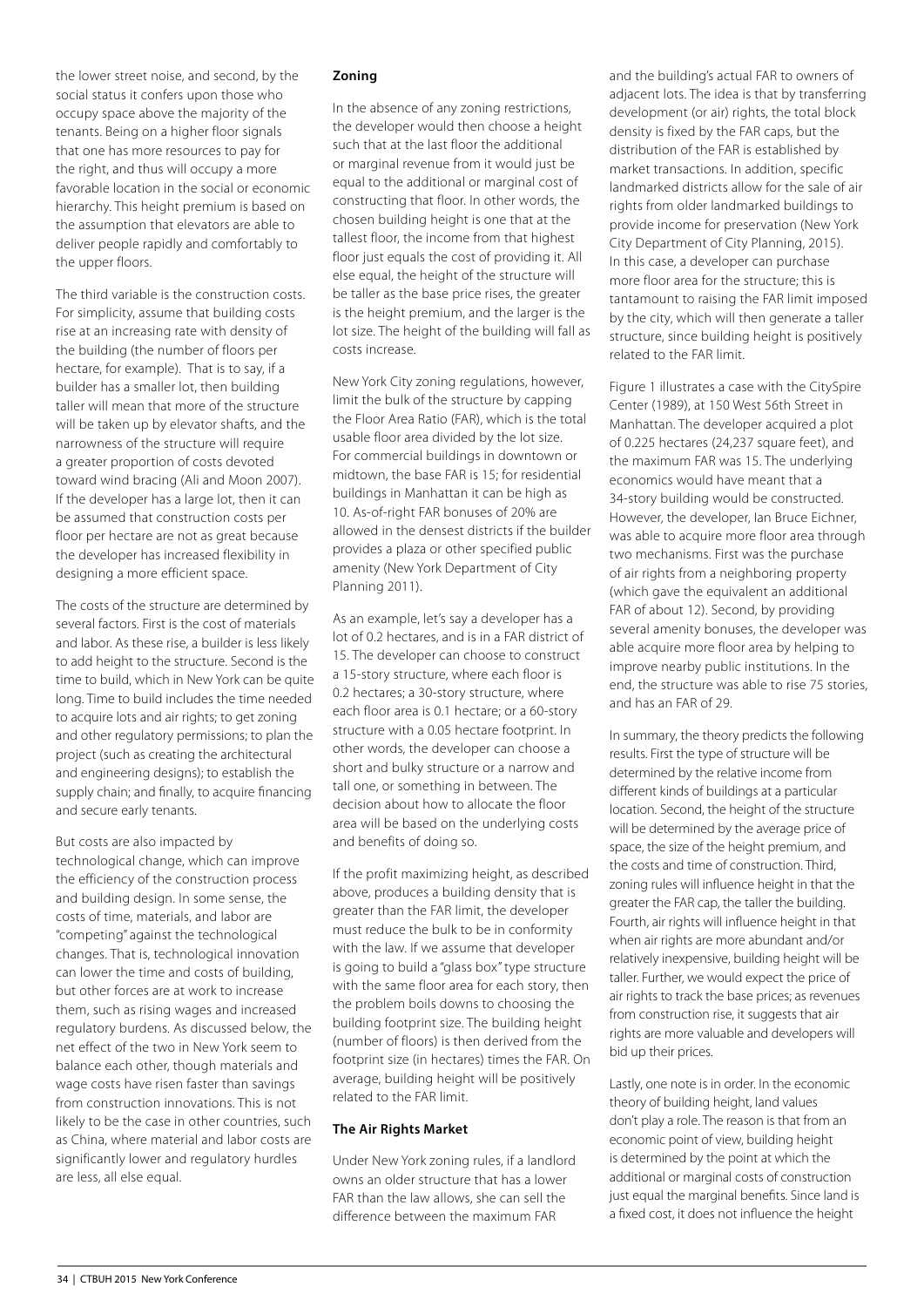

Figure 1. The CitySpire Center (1989), at 75 stories, was able to rise taller than the zoning law allowed because of the purchase of air rights and the provision of neighborhood amenities. Source: Photograph by author; graphic by Rubaa Saleh. Height information is from Scardino (1986). (Source: Jason Barr)

calculus. Land values are determined by the profit maximizing height, not the other way around. Of course, to the developer, land costs are a large expense; and as land values rise the developer has an incentive build taller to recoup these costs. Though beyond the scope of this paper, it can be demonstrated mathematically that under some general assumptions land values and height will be the same either from the economic perspective or a developer's return on investment analysis (Barr 2015).

## **The Market for Skyscrapers in Manhattan since 1990**

This section discusses the market for skyscrapers in New York and how it relates to the economic theory discussed above. Figures 2 and 3 present information on the skyscraper construction in New York City from 1990 to 2014 (for more information on the data set see Barr (2012); data was updated from the same sources). First, Figure 2 shows the total meters of skyscraper height added to the skyline each year. Here a building is considered a skyscraper if it is 90 meters or taller. The figure also presents a twoyear moving average, which smoothes out the year-to-year fluctuations.

As the figure shows, total height additions have moved in waves. From 1990 to 1997, the city was facing declining additions, likely due to the economic recession of the early-1990s. Then there was a long cycle from 1998 to 2012, with a peak in 2010. There's little evidence to suggest the terrorist attacks of 9/11 has impacted the larger market. The financial crisis of 2007 seems to have taken a while to manifest itself in the height market, with a

nadir reached in 2012. Since then, the city has resumed upward momentum.

Figure 3 shows the tallest building (in meters) completed between 1990 and 2014. In terms of the height cycles it shows a similar picture, a fall in height to 1997 and then rising height to about 2010 or so. The completion of 1 World Trade Center (1776 feet/541 meters) in 2014 has given the city the mantel of having the tallest building in the Western Hemisphere. The graph suggests that the height of 1WTC was made less with the economics in mind, as it represents a large deviation from the heights that preceded it. At 1776 feet, its height was chosen for symbolic reasons.

Figure 4 shows the number of completions in Manhattan each year but separated by type. Over the last 25 years, the predominant structure type has been residential (which can be either rental units or condos). Offices, hotels, and mixed-used buildings comprise the majority of the rest (the other group includes hospitals and government buildings). The black line on the graph shows the percent of skyscraper completions each year that are residential, which, over the period, have comprised 61% of all completions. Offices are a small minority of the total market; this is ironic since it was office construction that gave birth to the skyscraper and sustained its early growth in Manhattan (Barr 2015).

# **Skyline Growth: An Economic Analysis**

This section aims to understand what has influenced the changes in skyline growth over the last twenty five years. Another way of asking this is: What does the evidence say about the different factors that are described in the theory?

#### **The Price of Space**

The first component is the base price of space. Figure 5 shows indexes of the real (inflation-



Figure 2. Total skyscraper height (in meters) added to the Manhattan skyline each year from 1990 to 2014. Black line is two-year moving average. A skyscraper is classified as a building that is 90 meters or taller. (Source: Jason Barr)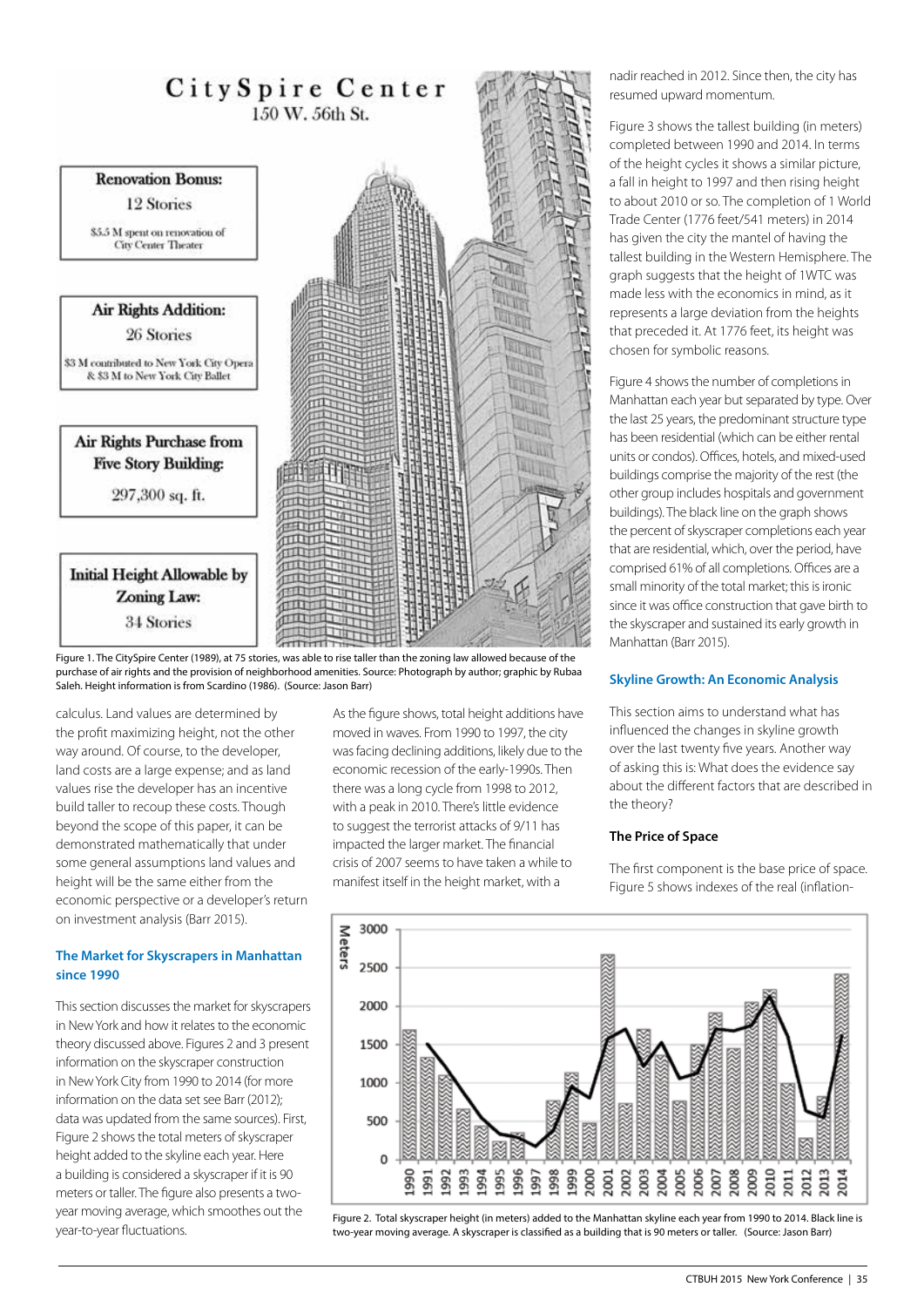

Figure 3. Height of tallest building (in meters) completed each year in Manhattan from 1990 to 2014. Black line is twoyear moving average. (Source: Jason Barr)



Figure 4. The number of skyscraper completions in Manhattan from 1990 to 2014 separated by building type (left axis). As the figure shows, in the last quarter century, residential buildings have made up the majority of new construction. The black line is the percentage of new construction that is residential (right axis). A skyscraper is classified as a building that is 90 meters or taller.(Source: Jason Barr)

adjusted) value of condo apartments and asking rents for Class A Manhattan office space in midtown since 1995.<sup>1</sup> The two indices have been normalized so that 1995 is set to 100. The figure shows that the real values of condos (in all buildings, not just high-rises) have risen at a much higher rate. Between 1995 and 2002, the two series tracked each other, but since then, apartment prices have risen much faster, and there remains a wide disparity between the two. The figure also shows the Turner Construction Index adjusted for inflation (more on this below).

But the question remains: how is skyscraper construction influenced by the two types of prices? To this end, a series of regressions was run for the period to see how the

number of skyscraper completions and the tallest building was influenced by condo prices, office rents, and construction costs (see Table 1). While the sample is admittedly small, the results suggest that the number of completions is determined by increases in both the condo prices and office rents. Equation (1) is a Poisson regression that looks at how the number of completions is influenced by prices. Equation (2) is the natural log of one plus the completions count. Equation (3) is the height of the tallest building completed each year; and Equation (4) is the natural log of the height of the tallest completed building.

The right hand side variables are all in natural logs, which means that the coefficients tell

how the dependent variable changes with a 1% change in each of the right hand side variables, respectively. Also notice that the independent variables are lagged one or two years to account for the time to build<sup>2</sup>. For example, Equation (1) shows that when there is a 1% increase in the real office index, then, on average, the number of completions increases by 1.51 two years later.

Equations (1) and (2) provide evidence that the number of completions responds positively to both condo and office prices. Given the small sample, it's difficult to infer the exact responsiveness from these two variables, but the evidence suggests that the number of completions has been driven in large part by the rise of condo prices in the city, since condo prices have increased quite rapidly in the last two decades.

For the tallest building equations, the results suggest that office rents have not been driving the height of the tallest buildings in the city, but rather are a result of the rise in residential prices. This conclusion comes from the fact that the estimated coefficient for the condo index is positive and statistically significant; while the coefficient for the office index is negative and statistically insignificant. Equation (4), for example, shows that, on average, a 10% increase in real condo prices is associated with an 8.3% rise in the height of the tallest building a year later.

Lastly, the results show that builders reduce the number of skyscrapers when construction costs rise, as measured by the (national) Turner Construction Cost Index (TCCI), which estimates building materials prices, labor costs and productivity, and "the competitive condition of the marketplace" (Turner 2011).

However, the height of the tallest building seems less responsive to costs. Returning to Figure 5 shows that real construction costs, as measured by the TCCI has been relatively flat over the last quarter century. This finding, combined with the coefficients estimates in the Table 1, suggest that building activity in the city has not been fundamentally affected by the cost side. Figure 5 indicates that materials and labor costs are perhaps rising a bit faster than the pace of productivity improvements.

<sup>1:</sup> The condo index was created by regressing the natural log of real condo prices per square foot (using the NYC CPI) on the apartment square footage, a dummy variable if the unit was less than 400 square feet or not, the floor, a dummy variable if the unit was a penthouse or not, year dummy variables, and building fixed effects. The index was created by taking 100 times the exponent of the year dummy coefficients.<br>1990 was the available upon request. Data is from the StreetEasy.com website. Asking office rents for midtown Manhattan Class A office space was taken from various industry reports. The nominal asking rents were divided by the NYC CPI and then normalized so that 1995 was equal to 100.

<sup>2:</sup> Lag lengths were chosen based on trial and error, and those that generated the highest adjusted-R2 are presented.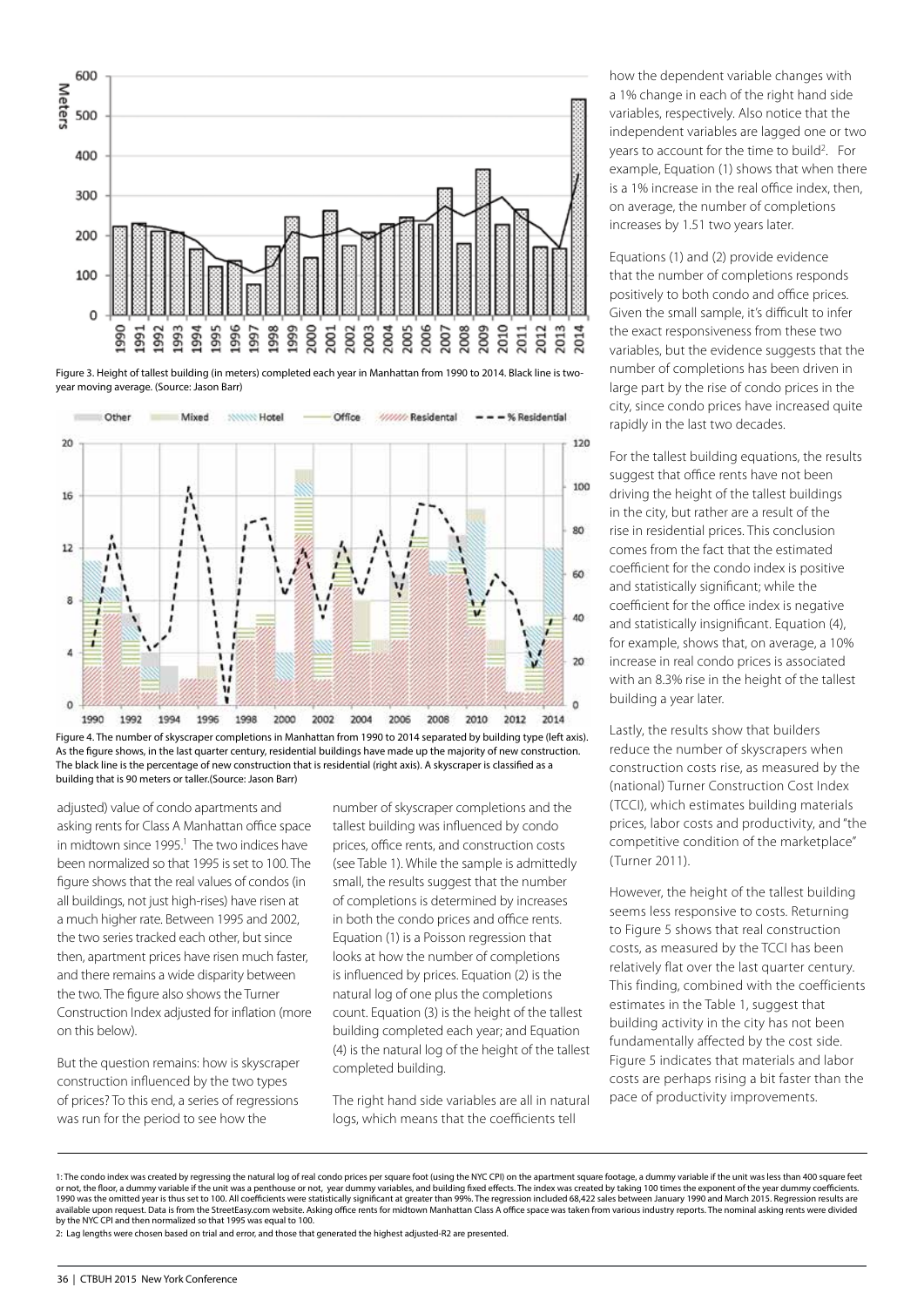|                    | (1)           | (2)               | (3)        | (4)          |
|--------------------|---------------|-------------------|------------|--------------|
|                    | # Completions | In(# Completions) | Max        | <b>InMax</b> |
| Variable           | Poisson       | <b>OLS</b>        | <b>OLS</b> | <b>OLS</b>   |
| InRealCondo (t-1)  | 0.76          | 1.12              | 140.1      | 0.83         |
|                    | (0.72)        | (0.86)            | $(72.9)^*$ | $(0.35)$ **  |
| InRealOffice (t-2) | 1.55          | 1.56              | $-10.20$   | $-0.01$      |
|                    | $(0.53)$ ***  | $(0.70)$ **       | (123.3)    | (0.47)       |
| $InTurner(t-2)$    | $-0.52$       | $-0.98$           | 17.5       | $-0.28$      |
|                    | (1.31)        | (1.39)            | (161.8)    | (0.56)       |
| Constant           | 3.41          | 4.54              | $-641.4$   | 2.77         |
|                    | (6.00)        | (6.09)            | (925.2)    | (2.99)       |
| R2/Pseudo R2       | 0.16          | 0.42              | 0.30       | 0.41         |
| #Obs               | 19            | 19                | 19         | 19           |

Table 1. Regression results for number of completions and the tallest completed building each year from 1995 to 2014. Robust standard errors are below each coefficient estimate. \*\*\*Stat. sig. at 99% level; \*\*Stat. sig. at 95% level; \*Stat. sig. at 90% level. (Source: Jason Barr)



Figure 5. Indexes of the real price of Manhattan condos, office rents, and construction costs from 1995 to 2015 (Q1). 1995=100. (Source: Jason Barr)

| Sample #        | <b>Regression Sample</b>           | <b>Floor Coefficient</b> | # Obs |
|-----------------|------------------------------------|--------------------------|-------|
| 1 All buildings |                                    | 0.0087                   | 68422 |
|                 |                                    | $(0.0002)$ ***           |       |
|                 | 2 Built since 2000                 | 0.0076                   | 24364 |
|                 |                                    | $(0.0002)$ ***           |       |
|                 | 3 Built since 2010                 | 0.0071                   | 16249 |
|                 |                                    | $(0.0003)$ ***           |       |
|                 | 4 Built since 2000/25 stories plus | 0.00727                  | 19422 |
|                 |                                    | $(0.0002)$ ***           |       |

Table 2. The estimated height premium for different condo sales sub-samples. The entire sample includes sales in Manhattan between January 1995 and March 2015. Robust standard errors are below each coefficient estimate. \*\*\*Stat. sig. at 99% level. (Source: Jason Barr)

#### **The Height Premium**

The above results imply that increases in skyscrapers completions and heights are coming from the rising profitability of residential development in particular. The next question, though, is how much of this is being driven by the base price of space versus a possible increase in the height premium? That is to say, is there evidence that consumers value height more over time and thus developers are responding not so much to a rise in the base price but rather to the fact those who occupy higher floors are more eager to outbid those on lower floors?

Since the regression results that generated the condo price index also included the story of the unit, the height premium can be obtained, and furthermore, the question can be answered if the height premium has been rising over time. Two sets of results are presented. First, Table 2 shows estimates of the height premium (i.e., the average percent rise in price each floor up, holding constant other factors that determine sales prices). The table shows that, across subsamples, the height premium ranges between 0.71% and 0.87% per floor. In other words, on average, an apartment that is 10 stories higher than another one in the same building is expected to sell for 7.1% to 8.7% more, all else equal.

The first result is for all buildings in the sample, where buildings could be of any age and height. The results show that across Manhattan, the height premium is about 0.87% per floor. The other results show that the height premium for newer buildings in general and for tall newer buildings is less than all buildings in the city. The reason for this is left for future work. However, there's no evidence that the heights of buildings in Manhattan are being driven by a change in the height premium.

Figure 6 also shows the evolution of the height premium since 1996. Recall that the average height premium for Manhattan is about 0.71% to 0.85% per floor. But Figure 6 shows estimates for changes above or below that average over time for just the tallest buildings in the city.<sup>3</sup> Between 1996 and 2006, the average premium was falling, and then began to rise until 2009; since then it has been falling again. It appears the premium is tied to changes in the economy in general but, again, investigation of the willingness to pay for height is left for future work.

#### **Air Rights**

Data on air rights purchases is hard to come by, though there are few studies on the market in general (NYU Furman Center, 2014; NYC Department of City Planning, 2015; Morris, 2014). Between 2003 and 2013, the average value of air per square foot in Manhattan has risen from \$75 to \$300. In the same period, the average price of condos in Manhattan has risen from \$679 to \$1334 per square foot (Morris 2014, StreetEasy.com 2015).

Figure 7 shows the percent change in per square foot air rights prices versus the percent change in the average per square foot condo prices in Manhattan. As the figure demonstrates, there is a relatively strong correlation between the two. As the price of condo space has risen, it has pushed developers to purchase more air rights (and bid up the price) to reap the returns from the increased price of residential space.

#### **The Future**

Speculation about the future is always a risky endeavor. However, data from the CTBUH Skyscraper Center, a tall building database, can provide some clues for the near-term

3: Results are for a condo price regression that included floor-year dummy interaction terms.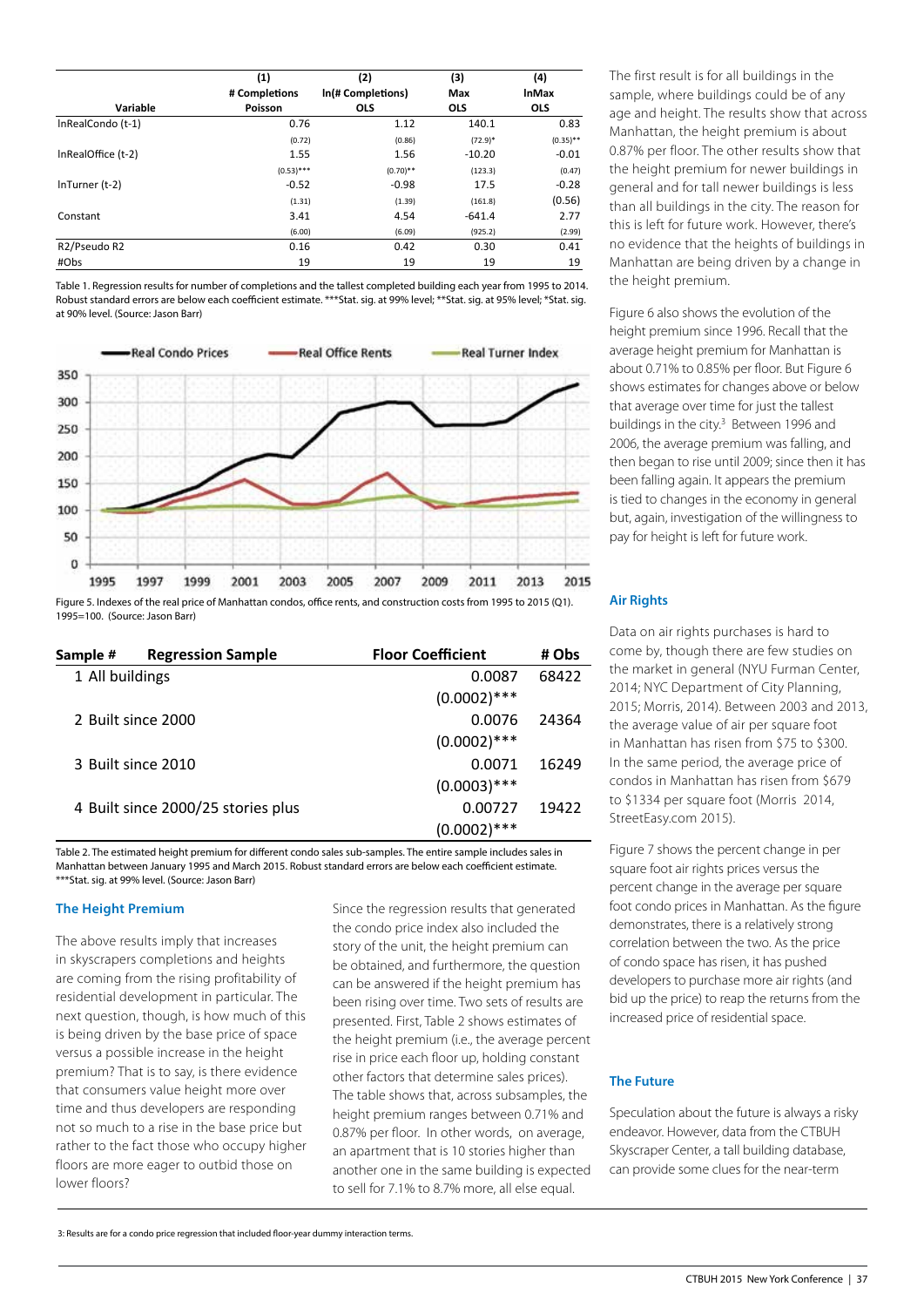

Figure 6. Changes in the estimated height premium over time for condo buildings that are 30 stories are taller in Manhattan from 1996 to 2015 (Q1). 95% confidence intervals are also included. (Source: Jason Barr)



Figure 7. The percent change in average per square foot air rights prices versus the percent change in average per square foot condo prices in Manhattan between 1994 and 2013. Note that the correlation coefficient between the two is 0.42. The black line is the trend line. (Source: Jason Barr)

future for Manhattan (CTBUH 2015). Figure 8 gives the number of recent and expected completions of 200-meter or taller buildings from 2015 to 2020. Since 2010, only four 200-meter or taller structures were completed. However, in the next six years, this is likely to rise to 31! The figure also shows the height of the tallest building expected to be completed each year over the period; it hovers around 420 meters, on average.

The resurgence of the Manhattan skyline seems to be driven by a few key factors. In regard to office construction, the city has experienced rising office rents, and it has not built a significant number of new offices since the late-1980s. As such, Manhattan is primed to construct new office buildings

to replace its aging stock; this includes the Hudson Yards projects over the railroad tracks west of Penn Station.

The resurgence in residential skyscraper construction is due, first, to increasing income inequality and the rising share of wealth going to the top 1% of society (Barr 2015); and second from the perceived safety of Manhattan real estate investments by the international community (Story and Saul 2015). In large part, investments in the supertall luxury buildings have been by ultrawealthy international investors, who both enjoy the cache of owning Manhattan real estate and who seek to invest their wealth outside of their home countries. For example,

77% of condo buyers of the newlycompleted One57, a 75-story tower near Central Park South, have been purchased by shell corporations to shield the names and assets of the owners (New York Times 2015). While we can see these recent trends in wealth accumulation and allocation are good for the Manhattan skyline, it's another matter altogether whether they are good for the city in general. But this question is left for future research.